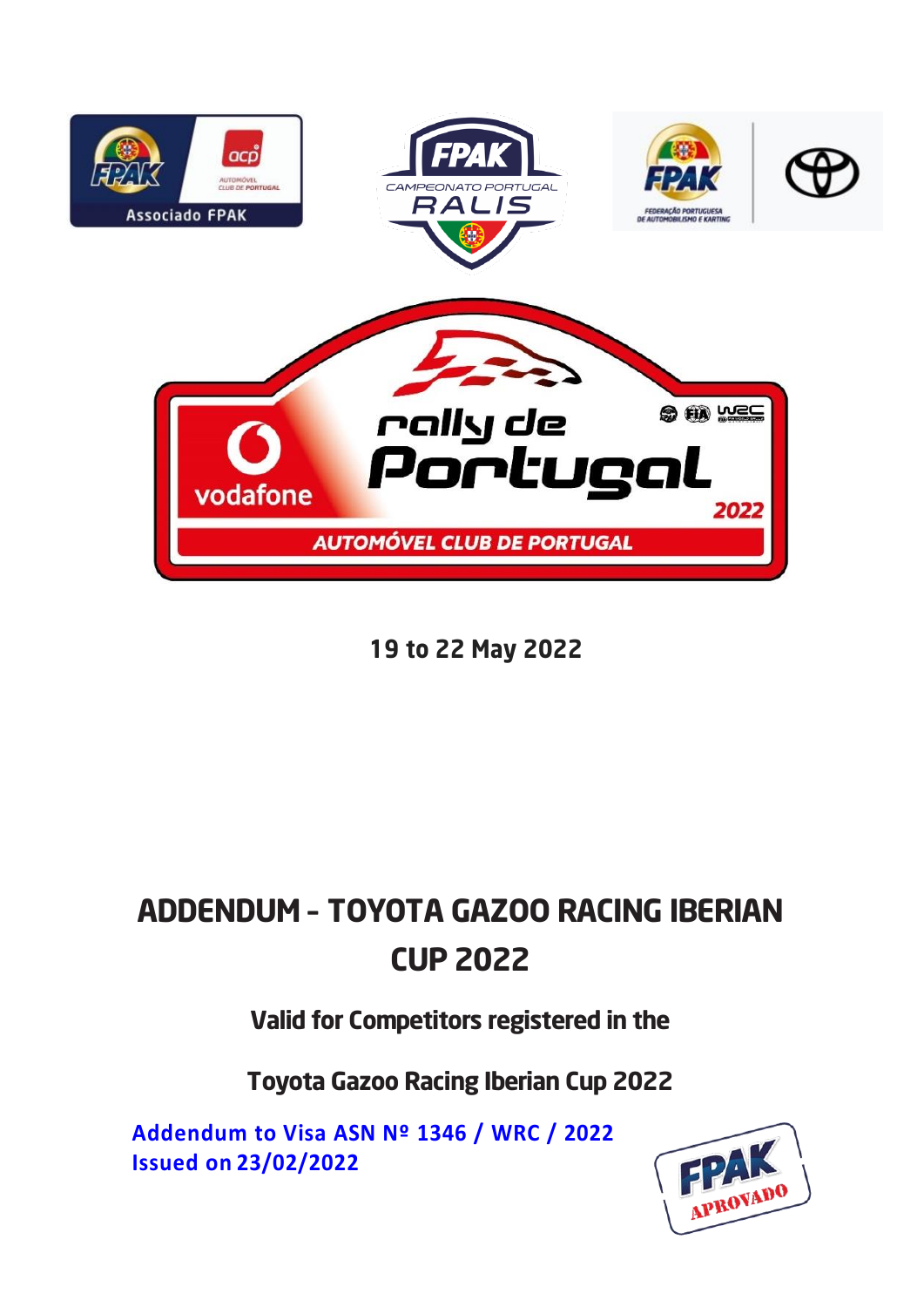## Art. 1 - GENERAL

1.1 - For all purposes, the participation in Vodafone Rally de Portugal – Toyota Gazoo Racing Iberian Cup 2022 of the registered competitors, is regulated by the particular regulation of the race, published in www.fpak.pt.

1.2 - The purpose of this Addendum is to regulate the entry fees and the classification of riders participating in the Vodafone Rally of Portugal – Toyota Gazoo Racing Iberian Cup 2022, registered in theToyota Gazoo Racing Iberian Cup , for the purpose of scoring it.

## Art. 2 - OFFICIALS FPAK – CPR – Toyota Gazoo Racing Iberian Cup

#### FPAK Stewards – CPR - TGRIC

- CDA PT22 / 0011 Luis Tourais de Matos (President) - CDA PT22 / 0063 Gastão Araújo - CDA PT22 / 0021 Manuel Paulo Ferreira

#### FPAK - CPR Observer

- CDA PT22 / 0009 José Lopes

#### Technical Delegate FPAK - CPR

- CTI PT22 / 0024 - Pedro Rodrigues

#### Relations with Competitors - CPR

- CDBPT22/ 3216 – Pedro Ortigão Mobile: +351911 751 917

#### Technical Director TGRIC

JOC-0035-M – Francisco Jose Gutierrez Ramirez

#### Art. 3 - VEHICLES ADMITTED

**3.1** - All vehicles that comply with the Technical Regulation of the Peugeot Rally Cup Iberian 2021.

3.2 – The entry fee is 3.000,00 Euros and its according to articles 4.5, 4.5.1 and 4.6 of Supplementary Regulations

## Art. 4 - RECONNAISSANCE Peugeot Rally Cup Iberica

4.1 - According to Article 9 of the Supplementary Regulations

#### Art. 5 - DEVELOPMENT OF THE RALLY

5.1 - The Vodafone Rally of Portugal - Toyota Gazoo Racing Iberian Cup 2022 is played in 9 SS in a total of 124,73 km of SS and a total of 464,29 km of connections, covering a total of 589,02 km ending in the Time Control TC 9C (according to supplementary regulations).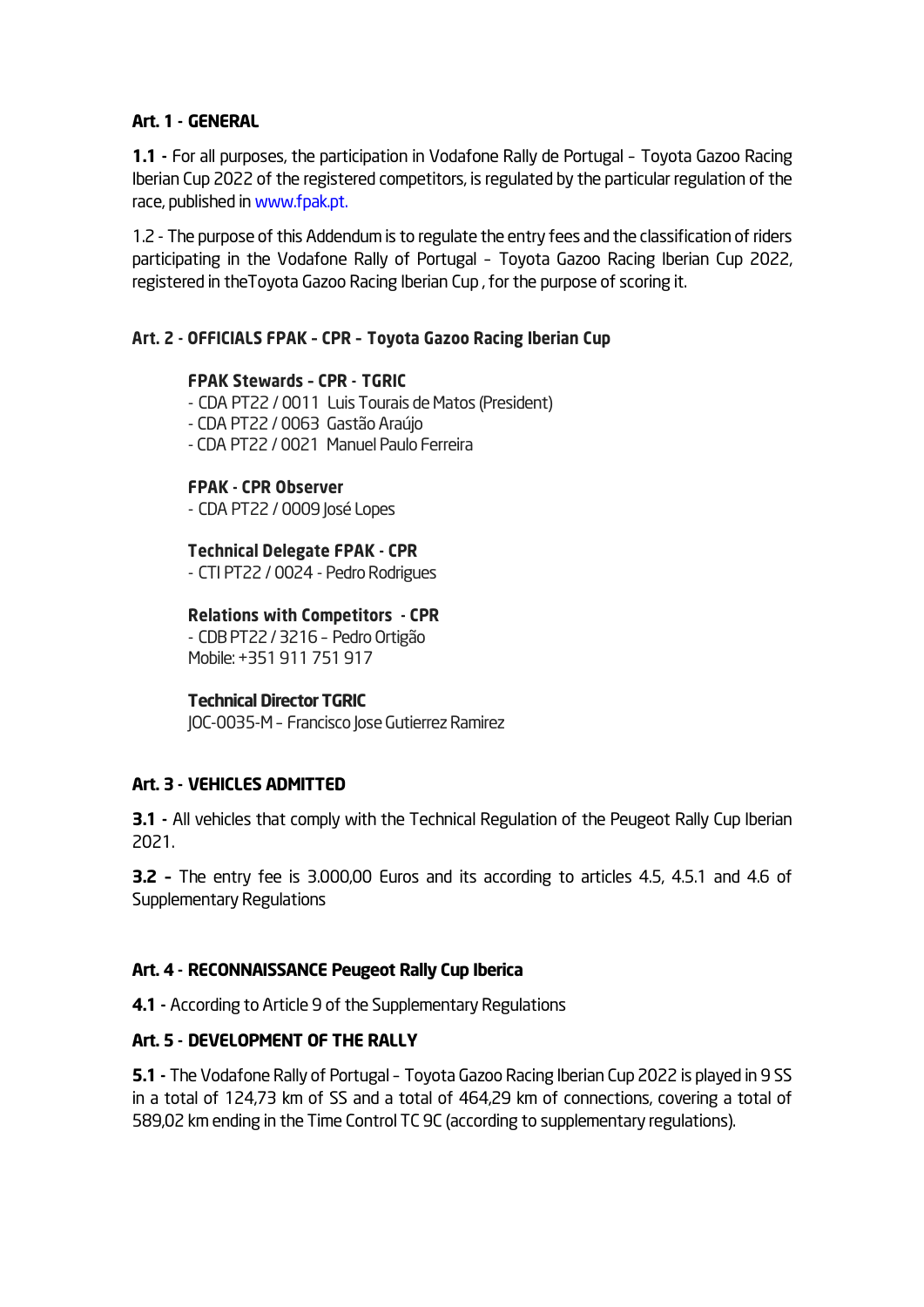# Art. 6 - TIRES

6.1 - In accordance with Article 7 of the Supplementary Regulations and Article 11of the Toyota Gazoo Racing Iberian Cup Technical Regulation

# Art. 7 - FUEL

7.1 - In accordance with Article 8 of the Supplementary Regulations and Art. 5 of the Toyota Gazoo Racing Iberian Cup Technical Regulation.

# Art. 8 - CLASSIFICATION

8.1 - For the purpose of scoring for the Toyota Gazoo Racing Iberian Cup, the final round of the TC 9C Time Control is considered, and the final classification of the Vodafone Rally of Portugal –Toyota Gazoo Racing Iberian Cup is established.

Only those registered in the Toyota Gazoo Racing Iberian Cup 2022 will be considered classified.

8.1.1 - All competitors wishing to complete their race must inform the TC 9C Time Control Commissioner of their intention to abandon, after that check, the vehicles will be referred for assistance (Flexi Service A) and will be subject to Final Technical Checks depending on their classification.

8.1.2 - Any competitor may remain in the Rally after TC 9C time control.

In this case you will have to sign a compromise document, which in case of subsequent desistance, is obliged to:

a) Inform the Technical Delegate - CPR immediately

b) The competitor will have the responsibility to place the competition car in parc fermé at the end of the day in which the desistence occurs and until the opening of the same.

NOTE: Failure to comply with this article implies disqualification of the final classification of Vodafone Rally de Portugal – Toyota Gazoo Racing Iberian Cup 2022.

## Art. 9 - PUBLICATION OF CLASSIFICATIONS

9.1 - An informative classification (extracted from the various classifications) will be elaborated after the Time Control TC 9C, and the Final Technical Verification (TGRIC) will be done in Flexi Service A;

9.2 - The Provisional CPR – TGRIC classification will be published about one hour after the publication of the official Vodafone Rally of Portugal TGRIC 2022 (scheduled for May 22, 2022)

9.3 - The official TGRIC Official Final classification will be published, 30 minutes after the publication of the provisional classification of Vodafone Rally de Portugal – TGRIC 2022

## Art. 10 - FINAL SCRUTINEERING